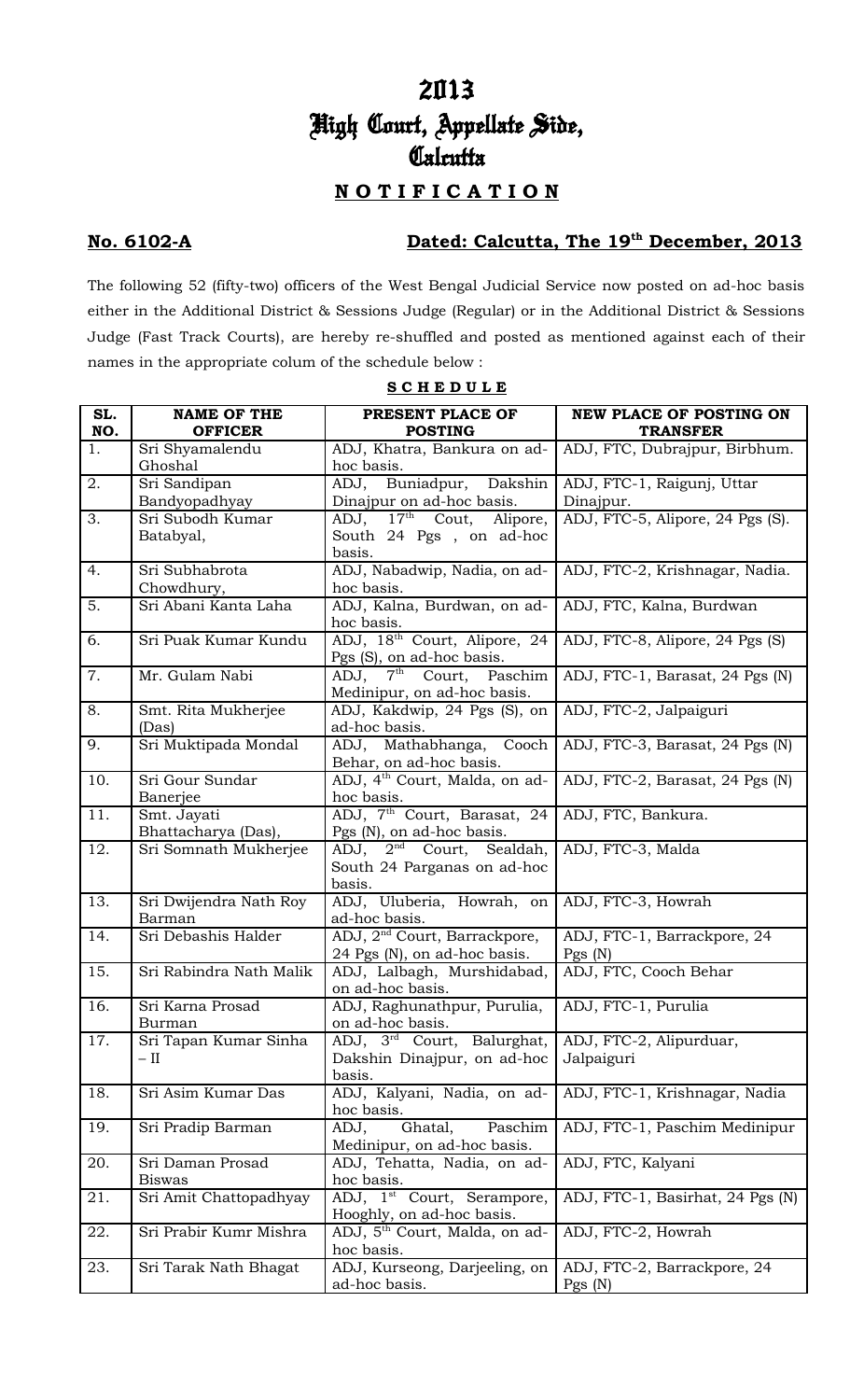| 24. | Smt. Sanchita Sarkar   | Judge, Bench - II, City                 | ADJ, FTC-2, Kandi,               |
|-----|------------------------|-----------------------------------------|----------------------------------|
|     |                        | Sessions Court, Calcutta, on            | Murshidabad                      |
|     |                        | ad-hoc basis.                           |                                  |
| 25. | Sri Dilip Kumr Das,    | ADJ, 2 <sup>nd</sup> Court, Bongaon, 24 | ADJ, FTC-1, Berhampore,          |
|     |                        |                                         | Murshidabad                      |
|     |                        | Pgs (N), on ad-hoc basis.               |                                  |
| 26. | Smt. Kaberi Basu       | ADJ, Mal, Jalpaiguri, on ad-            | ADJ, FTC - 1, Jalpaiguri         |
|     |                        | hoc basis.                              |                                  |
| 27. | Sri Shankar Mani       | ADJ, Dinhata, Cooch Behar,              | ADJ, FTC-1, Malda                |
|     | Tripathi               | on ad-hoc basis.                        |                                  |
| 28. | Sri Somnath            | ADJ, Haldia, Purba                      | ADJ, FTC-2, Malda                |
|     | Chakraborty            | Medinipur, on ad-hoc basis.             |                                  |
| 29. | Sri Ashis Kumar Hazra  | ADJ, 2 <sup>nd</sup> Court, Serampore,  | ADJ, FTC, Rampurhat, Birbhum     |
|     |                        | Hooghly, on ad-hoc basis.               |                                  |
| 30. | Smt. Seuli Biswas      |                                         |                                  |
|     |                        | ADJ, FTC-2, Krishnagar,                 | ADJ, FTC-2, Berhampore,          |
|     |                        | Nadia.                                  | Murshidabad                      |
| 31. | Sri Manas Ranjan       | ADJ, FTC-3, Basirhat, 24 Pgs            | ADJ, FTC, Suri, Birbhum          |
|     | Sanyal                 | (N)                                     |                                  |
| 32. | Sri Sanjib Dey         | ADJ, FTC-3, Barrackpore, 24             | ADJ, FTC-3, Paschim Medinipur    |
|     |                        | pgs (N)                                 |                                  |
| 33. | Sri Mukul Kumar        | ADJ, FTC-3, Alipore, 24 Pgs             | ADJ, FTC-2, Asansol, Burdwan     |
|     | Kundu                  | (S)                                     |                                  |
| 34. | Sri Paresh Chandra     | ADJ, FTC-2, Barrackpore, 24             | ADJ, FTC, Katwa, Burdwan         |
|     | Karmakar               |                                         |                                  |
|     |                        | Pgs(N)                                  |                                  |
| 35. | Smt. Sulagna Dastidar  | ADJ, FTC, Bankura                       | ADJ, FTC-2, Raigunj, Uttar       |
|     |                        |                                         | Dinajpur                         |
| 36. | Smt. Madhumita Roy - I | ADJ, FTC-2, Lalbagh,                    | ADJ, FTC-1, Bichar Bhawan,       |
|     |                        | Murshidabad                             | Calcutta                         |
| 37. | Sri Manoj Kumar Rai    | ADJ, FTC-1, Paschim                     | ADJ, FTC-1, Alipore, 24 Pgs (S)  |
|     |                        | Medinipur                               |                                  |
| 38. | Sri Abhijit De         | ADJ, FTC, Dubrajpur,                    | ADJ, FTC-3, Krishnagar, Nadia    |
|     |                        | Birbhum                                 |                                  |
| 39. | Smt. Ashima Pal        | ADJ, FTC-2, Jalpaiguri                  | ADJ, FTC, Haldia, Purba          |
|     |                        |                                         | Medinipur                        |
|     |                        |                                         |                                  |
| 40. | Sri Raja Chatterjee    | ADJ, FTC-3, Paschim                     | ADJ, FTC-1, Chinsurah,           |
|     |                        | Medinipur                               | Hooghly                          |
| 41. | Sri Bibhas Chatterjee  | ADJ, FTC-2, Diamond                     | ADJ, FTC, Baruipur, 24 pgs (S)   |
|     |                        | Harbour, 24 Pgs (S)                     |                                  |
| 42. | Sri Ashutosh Sarkar    | ADJ, FTC-4, Barrackpore, 24             | ADJ, FTC, Durgapur, Burdwan      |
|     |                        | Pgs(N)                                  |                                  |
| 43. | Sri Uttam Kumar Nandy  | ADJ, FTC-1, Krishnagar,                 | ADJ, FTC, Serampore, Hooghly     |
|     |                        | Nadia                                   |                                  |
| 44. | Sri Suresh Biswakarma  | ADJ, FTC-4, Barasat, 24 pgs             | ADJ, FTC-1, Burdwan              |
|     |                        | (N)                                     |                                  |
|     |                        |                                         |                                  |
| 45. | Smt. Suparna Ray - 1   | ADJ, FTC, Baruipur, 24 pgs              | ADJ, FTC-2, Asansol, Burdwan.    |
|     |                        | (S)                                     |                                  |
| 46. | Sri Akhilesh Kumar     | ADJ, FTC, Kalna, Burdwan                | ADJ, FTC-2, Tamluk, Purba        |
|     | Pandey                 |                                         | Medinipur                        |
| 47. | Sri Anirban Das        | ADJ, FTC-7, Alipore, 24 Pgs             | ADJ, FTC-2, Contai, Purba        |
|     |                        | (S)                                     | Medinipur                        |
| 48. | Syed Neyazuddin Azad   | ADJ, FTC, Katwa, Burdwan                | ADJ, FTC-3, Barrackpore, 24      |
|     |                        |                                         | Pgs(N)                           |
| 49. |                        |                                         | ADJ, FTC-2, Burdwan              |
|     | Sri Shyam Sundar Das   | ADJ, FTC-3, Krishnagar,                 |                                  |
|     |                        | Nadia                                   |                                  |
| 50. | Sri Aloke Kumar        | ADJ, FTC-1, Bichar Bhawan,              | ADJ, FTC-2, Lalbagh,             |
|     | Chowdhury              | Calcutta                                | Murshidabad                      |
| 51. | Sri Nanda Dulal        | ADJ, FTC-3, Diamond                     | ADJ, FTC-3, Basirhat, 24 Pgs (N) |
|     | Kalapahar              | harbour, 24 Pgs (S)                     |                                  |
| 52. | Sri Bikash Banik       | ADJ, FTC-2, Alipore, 24 Pgs             | ADJ, FTC-2, Alipurduar,          |
|     |                        | (S)                                     | Jalpaiguri                       |